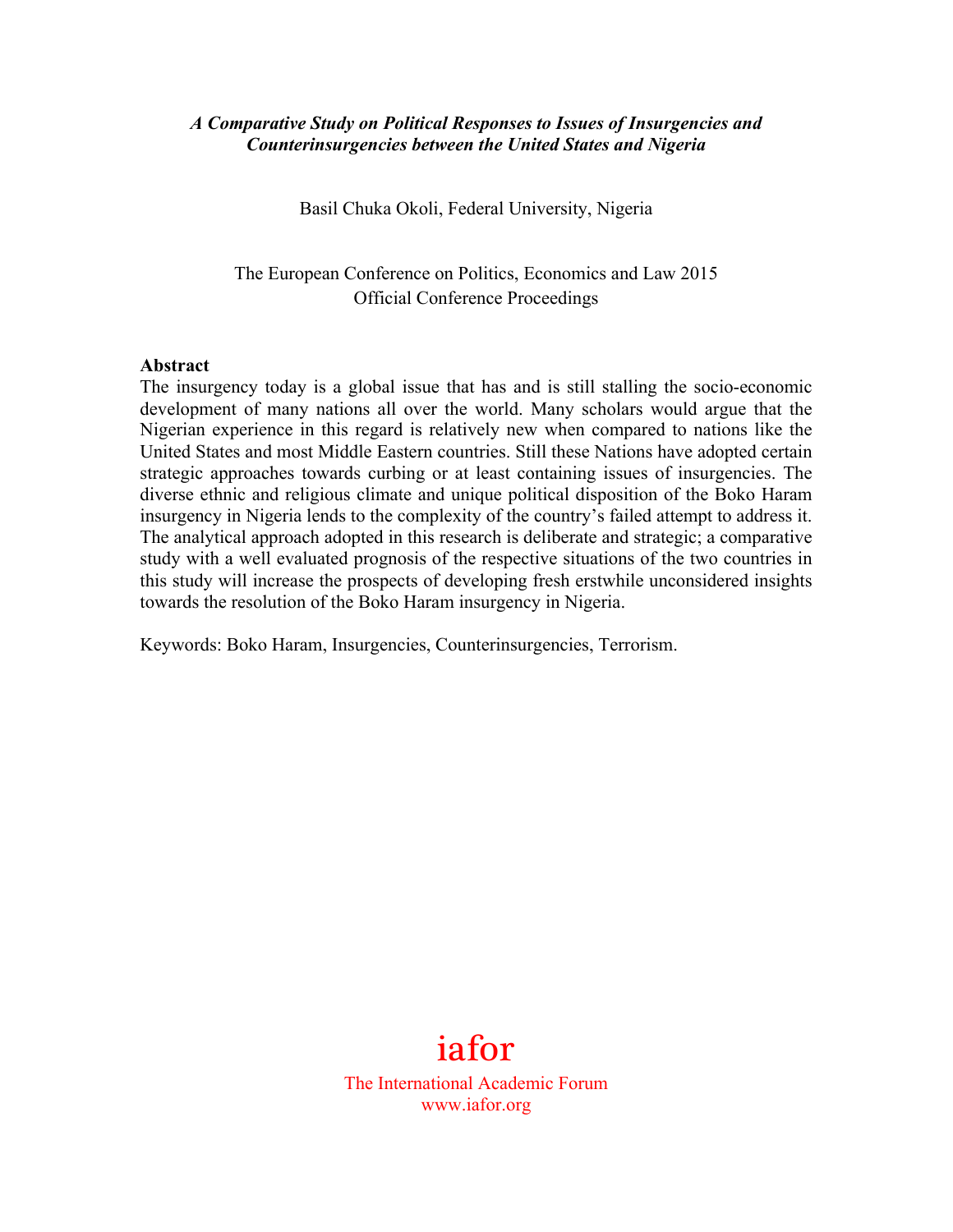## **Introduction**

The arrival of the twenty-first century has been greeted by surges of terrorist activities in different parts of the world. As such a great wave of insecurity has hounded many nations across the world. Wilson's (2010: 58-78) observation and assessment of the impact of terrorism on humanity in this age is particularly disturbing, when he states that:

> According to UNICEF, 80% of victims of such oppression in the recent years have been civilians, mainly women and children. Looking back at the last century, despite all its valuable accomplishments, the  $20<sup>th</sup>$  century has turned out the bloodiest century in human history. It is estimated that more than 60 million people were killed by fellow human, more than all the previous centuries of human history, the century ended with about 21 million refugees around the globe, including about 6 million internally displaced people and more than 300,000 child soldiers (under the age of 18, girls as well as boys engage in armed conflict).

One of the primary intent of insurgency is the use of force and violence for not only political purposes but also to compel the opponent or perceived enemy to carry out ones will. Steven Metz and Raymond Millen are of the view that:

> Insurgency is a strategy adopted by groups which cannot attain their political objectives through conventional means or by a quick seizure of power. It is used by those too weak to do otherwise. Insurgency is characterized by protracted, asymmetric violence, ambiguity, the use of complex terrain (jungles, mountains, and urban areas), psychological warfare, and political mobilization all designed to protect the insurgents and eventually alter the balance of power in their favour. (Metz S., Millen R., 2014)

Although there are diverse reasons for the upsurge of insurgencies and other terrorist activities, its current rise has been enigmatic. Among some of the notable speculations about its instigation and propagation is religion. This particular perspective is mostly proffered by the West, especially since aftermath of the September 11 attack in 2001. However, liberal scholars consent to other possible causes like socio-political exigencies, the kind that encourages authoritarianism as seen in most radical Islamic sects. When the radical Islamic group, Al-Qaeda attacked the United States, specifically striking targets in New York City and Washington DC, they were attempting to establish a significant point. Both the twin towers of the World Trade Centre and the Pentagon were not only the heartland of America; they were also the nation's symbol's of economic and military power. The casualty reports and estimated cost of damage were devastating, about three thousand people, mostly civilians were killed and properties running into billions of dollars were destroyed. Yet despite all this America, with George Bush as the then president, responded in a peculiar yet strategic way. Jermalavicius (n.d) aptly articulates it in this manner: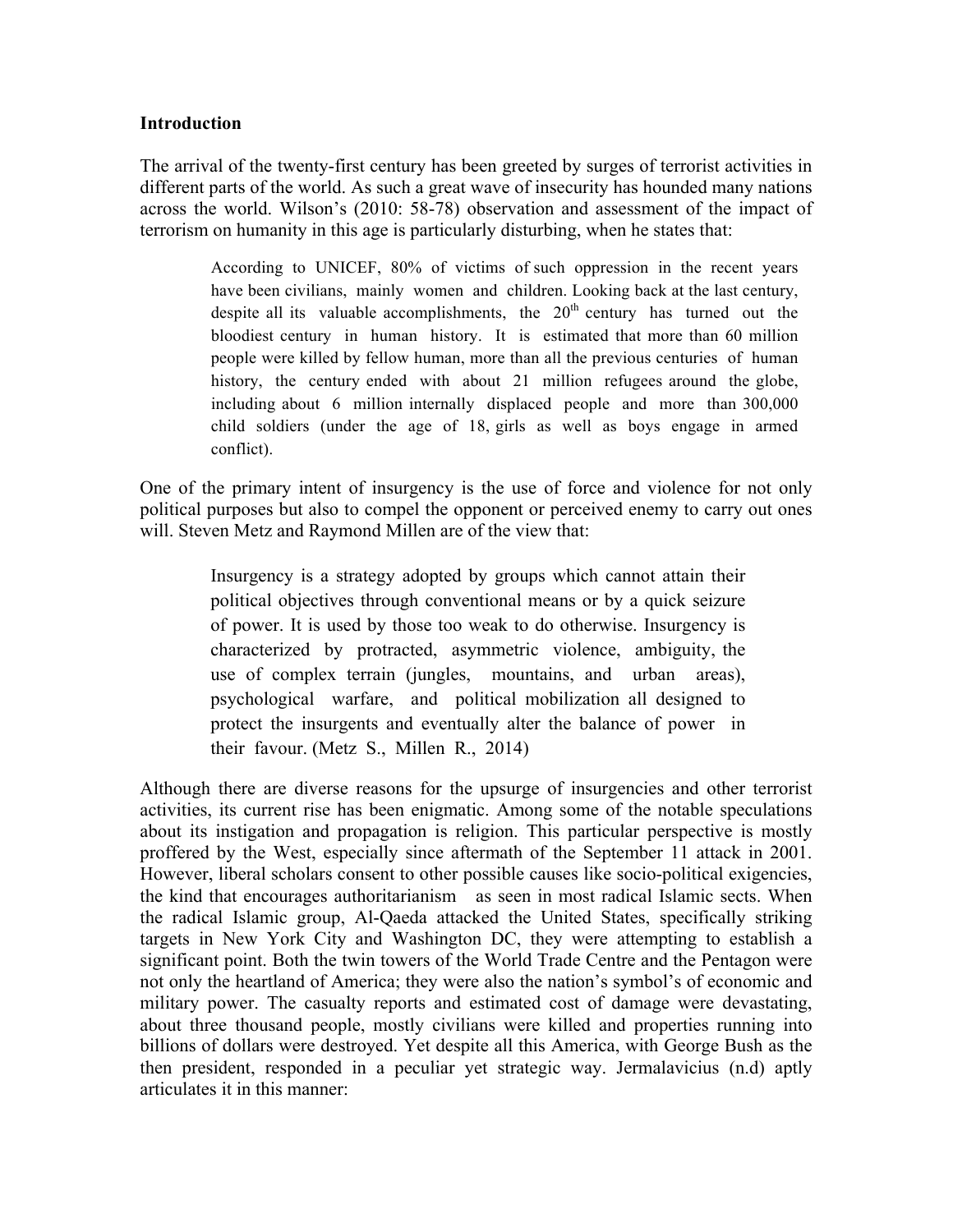The scale and ambition of the U.S. response are equally formidable. President George W. Bush declared a war which came to be known as the "global war on terrorism": the enemy was identified, the allies were mobilized, hesitant parties were warned, ideological parameters were established, police, and surveillance functions of the state were strengthened, the defence budget was substantially increased and military action was launched.

In the aspect of reshaping the political and state structure, insofar as nation building in the modern context is concerned, much that has been benefited from insurgencies, as well as the use of guerilla and terrorist tactics, especially since the onset of political governance (Young et al, 2011). Of course, this does not come without its own downside. Despite the fact that many regions across the globe have and still take advantage of them, their rather crude and life threatening modus operandi has become a scourge to the international community.

The situations that have triggered the excuse for insurgency in Nigeria may seem like ones rooted in religion on the surface. This is evident in the fact that in recent attacks by the Boko haram sect, both Christian and Muslim deaths were recorded among the casualty reports. Even the Hausa term used by the insurgency group, Boko Haram, etymologically has a religious origin. It is a combination of two words *Boko* and *haram.*  The former, *Boko,* means book, especially western books, while the latter *haram* refers to that which is sinful or ungodly. In essence, *Boko haram* literally means "western education is sinful" (Adesoji, 2010, p. 100). This implies that the sect advocates that western education is a sacrilege, ungodly and should be forbidden. It also highlights the quest of the sect, also known as *Ahlis Sunna Lidda'awati wal-Jihad* (people committed to the propagation of the prophet's teachings and Jihad) to make Nigeria an Islamic state by whatever means possible and at whatever human cost. The members of the Boko haram were trained by AI-Qaeda in Islamic Maghreb (AQIM) group in combat, handling of weapons and handling of Improvised Explosive Devices (IEDS). According to Dearn (2011), these trainings have enabled the Boko Haram members to effectively use weapons and even produce 'dirty bombs'.

However, religious activism is not exactly a new concept in the Northern part of Nigeria. On the contrary, right from the exploits of uthman Dan Fodio's Jihad in the early  $16<sup>th</sup>$ century till date, there have been historical manifestations of this. The crux of the matter is that for some apparent reasons obviously associated with the inability of the ruling elite to extricate religion from politics, religion has always been employed as a political weapon for self-preservation, mass mobilization, perpetuation in office and diversion of attention from their ineptitude, corruption and incompetence (Ajayi, 2012, pp. 103- 107). Furthermore, the issue of segregating politics from religion is actually an issue that is plaguing both the Northern and Southern part of the country, albeit in different ways. Both employ religion as a way of manipulating the populace in order to achieve their respective selfish political ambitions (Ibid.). Even the just concluded national election that brought incumbent president Buhari to power was partly based on religion and tribal sentiments this, explains for the 68% votes cast for the president coming from the north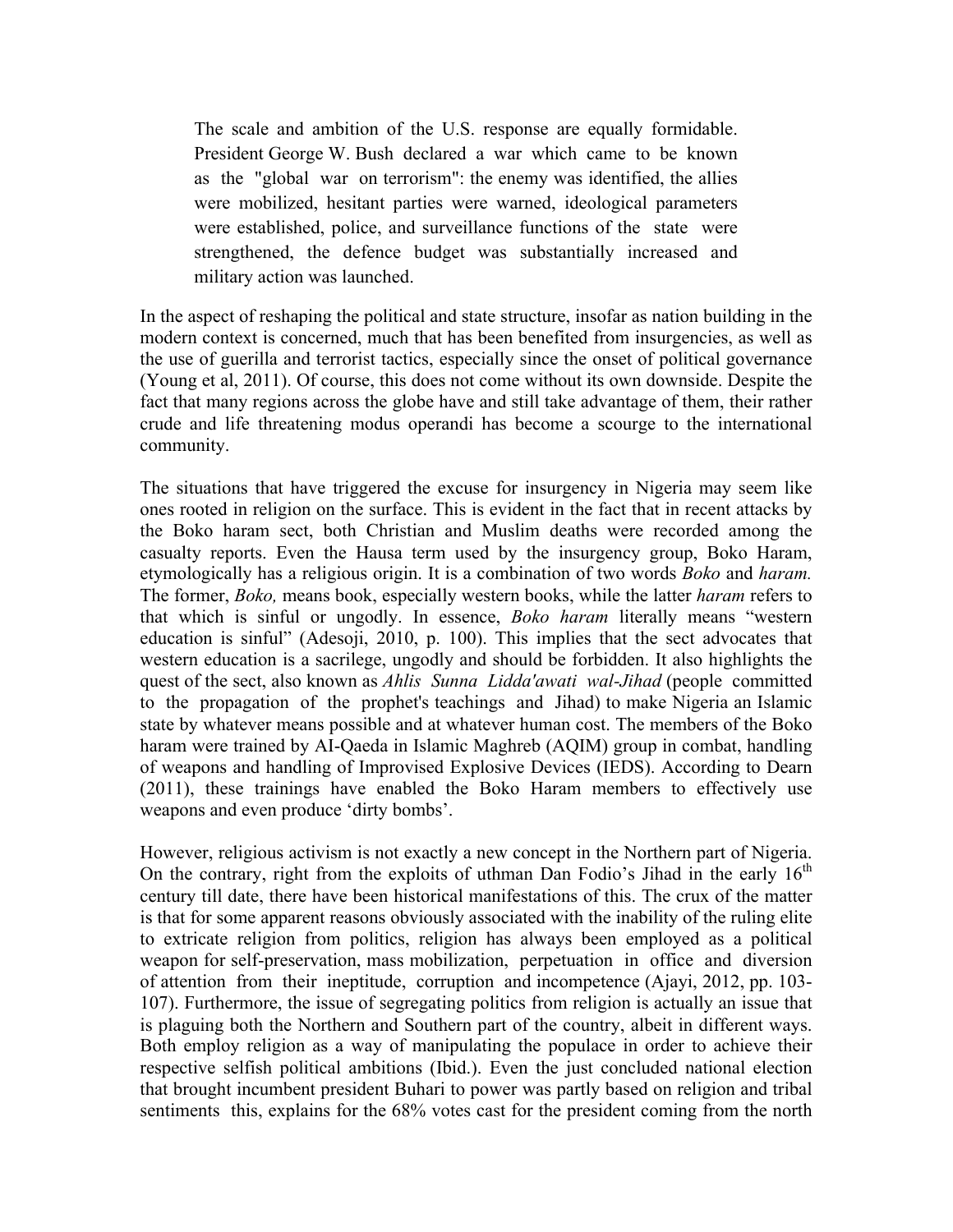geo-political zones. In the same vain over 95% votes cast for former president Goodluck Jonathan came from south south and south east geo-political zones of Nigeria.

Diverse instances of violent regime change and concession capitulation have been exploited by insurgencies. Thus, it is imperative that a vivid understanding of insurgencies, as well as guerrilla tactics and the dynamics of terrorism will not only provide useful leads that will increase prospects of international cooperation and effective counterinsurgency response, it will also increase their effectiveness in political discourse. This study will attempt to examine the most effective ways through which the issues of insurgencies can be effectively addressed by reviewing and evaluating the political strategies country like the United States adopted in an attempt to successfully resolve such cases. A qualitative research design will be employed in this regard.

# **Insurgency and Counterinsurgency: A Contextual Delineation of Key Concepts**

As earlier stated, insurgencies have been vital and a necessary evil in the aspect of nation building. To further buttress this, it is necessary to discuss some of the existing definitions and implications of the term.

Bard O'neill supports the advantages of insurgency when he notes that, "insurgency has probably been the most prevalent type of armed conflict since the creation of organized political communities" (O'Neill, 2005: 1). Bard O'Neill from his book Insurgency and Terrorism, defines it as: "a struggle between a non ruling group and the ruling authorities in which the non ruling group consciously uses political resources (e.g., organizational expertise, propaganda, and demonstrations) and violence to destroy, reformulate, or sustain the basis of one or more aspects of politics." (O'Neill, 1990, p.13).

He also describes it as a type of internal war, especially in terms of its association with politics as, stating that it is: "a general overarching concept that refers to a conflict between a government and an out group or opponent in which the latter uses both political resources and violence to change, reformulate, or uphold the legitimacy of one or more of four key aspects of politics" (O'Neill, 2002, as cited in Taber, 2002: viii). O'Neill explicitly identifies these aspect of politics as: "(1) the integrity of the borders and composition of the nation state, (2) the political system, (3), the authorities in power, and (4) the policies that determine who gets what in societies" (Ibid.).

Also, lending further insight to this perspective, another definition of insurgency activity describes it as a form of "movement - a political effort with a specific aim," (Terrorism Research, 2009). The political aim of insurgencies thrives in situations where "societal divisions were cumulative and were combined with economic and political disparities" (O'Neill, 2005: 4).

It is clear from the definitions provided thus far that religion is basically the least considered factor that instigating social unrest that develops into insurgent activities. The more identified exoteric appeals are usually associated with specifically political and economic disparages like "the unsatisfactory increase in unemployment, unequal distribution of wealth, inadequate distribution of essential goods, elitist control of the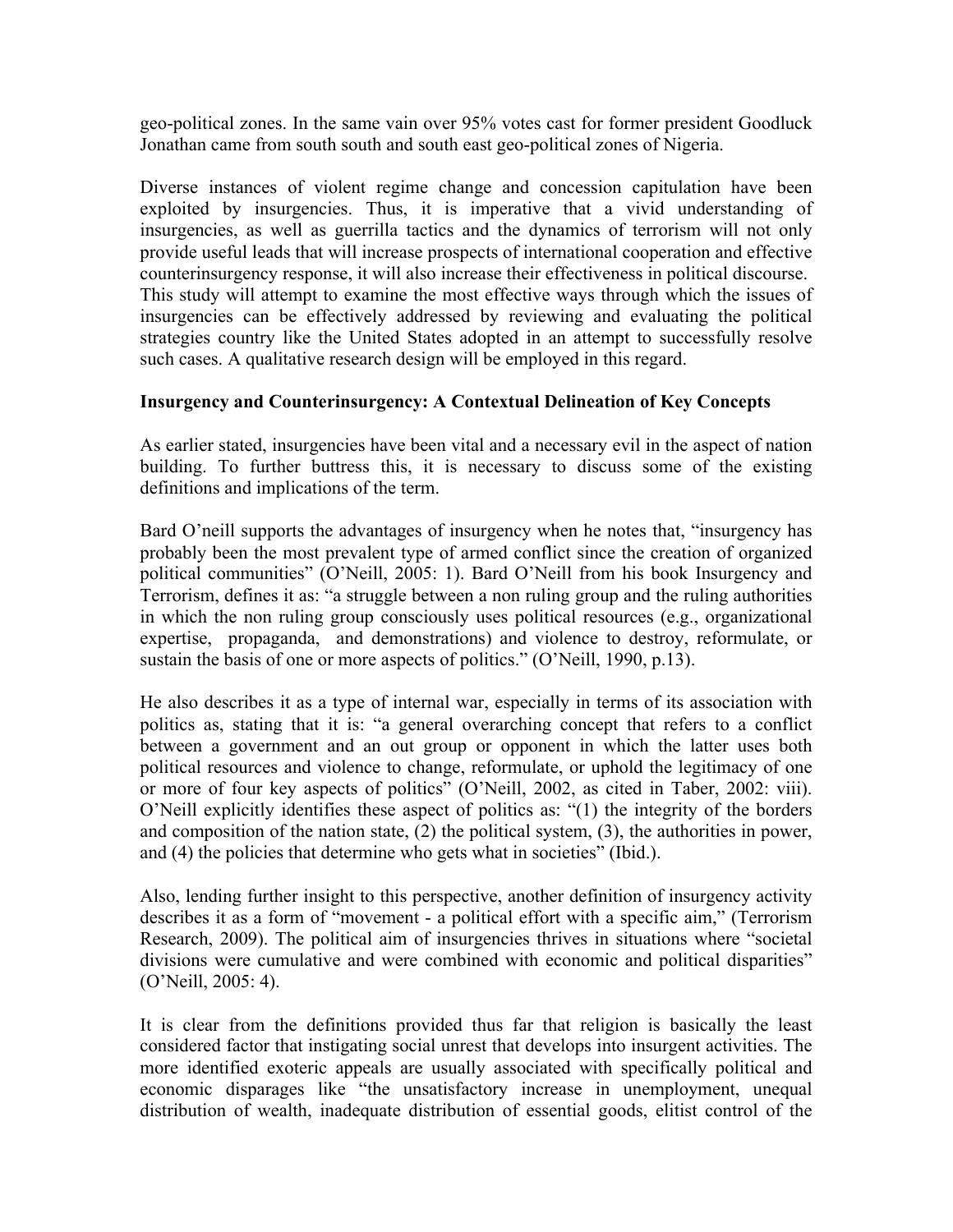political structure, and corrupt leadership all are highly involved factors leading to popular dissatisfaction, opening the door to insurgent action and guerilla warfare" (Ibid., 2011).

O'Neill (2005: 101), in addressing how these effect both the intelligentsia and the masses, explains that it leads to "unemployment which can lead not only to inadequate supply of material necessities, but also to psychological dissatisfaction". However, Almond (1966) argues that it is the masses that are""are only capable of registering their grievances; they cannot grasp the shape and form of the historical process in which those grievances are merely incidents" (as cited in O'Neill, 2005: 101).

The ripple effect on this is actually what provides the opportunity, especially in the Nigerian context, for manipulation and extensive exploitation to incite popular support by various movements like the Sharia indoctrination in many regions in the Northern part of the country towards the ills of the Christianity and all that is supposedly associated with it, and creating the unstable atmosphere for possible insurgent action against political leadership of the country. In fact, in recent times insurgencies have evolved from early political failures (Young, 2011).

However, the influences and impacts of popular insurrections, which have been involved in movements since the early political forms, have been negligible. This is because, according to Taber (2002:13), they have "failed, or in any case have produced only limited victories, because the techniques they can exploit today were then irrelevant to the historical situation" (Taber, 2002: 13). When compared to the political climate of the middle ages, one would observe that its diminished existence was birthed by not only the inability of the affected majority to gain weaponry, but also from their ability to influence the economic or political conditions in which they labored. Taber supports this when he reports that "Economically, they were manageable because they lived too close to the level of bare subsistence to be otherwise" (Ibid., p.14).

This to a large extent reduced the impact of the proletariat movement on the entire system, since their removal from the system and "and their ability to diminish their labors were directly responsible for exacerbating their meager existence" (Young, 2011). The consequence of this was deplorable. Taber (2002:14) articulates it this way: "If they starved, or rebelled and were slaughtered, there was no one to care, no economically or politically potent class to whom it would make the slightest difference". The resultant effect was that such societies turned against itself with nonchalance to the loss of life and instead favoring political elitism and economic centrality. It is also important to note here that most of the successful insurgent action came not from the proletariat, but from the bourgeois class as internal elitist struggles forced the change of regime in favor of the victors. It was however, events such as the rapid expansion of colonialism and the race for world economic and territorial superiority by Western Europe that instigated a domino effect of insurgent actions, and acted as a precursor for the violent exchange as witnessed in many regions of the world today.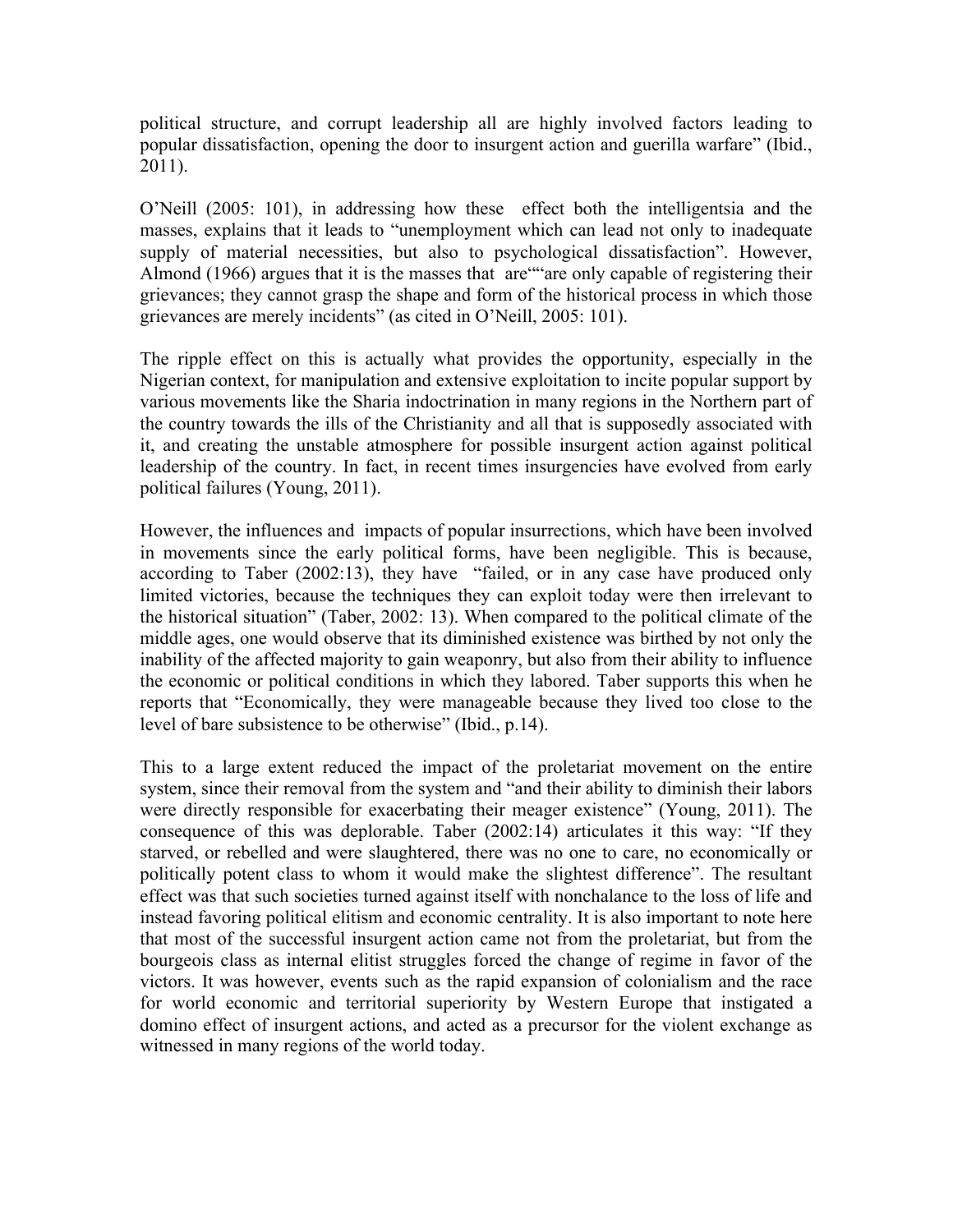# **Validating the Adoption of a Comparative Political Analysis with Regards to Counterinsurgency Approaches**

The great French interpreter of American democracy, Alexis de Tocqueville, believed that the only way one can fully comprehend their own political system is by comparing it with others.

When such comparisons are affected, the possibility of a deeper understanding of ones politics as well as a conscious investigation of a wider range of options and alternatives is invariably affected. Also, there is an illumination of the virtues and short comings of that particular country's political disposition. This is because comparative analysis expands our awareness of both the advantages and disadvantages of politics, enabling us to perceive beyond familiar arrangements and perceptions. This agrees with Tocqueville that "Without comparisons to make, the mind does not know how to proceed." (Ibid.). In other words, Tocqueville was stating that comparison is fundamental to all human thought. Methodologically, it is the core to the humanistic and scientific methods, including the scientific study of politics.

Secondly, Comparative analysis ensures the development and test explanations and theories of how political processes work or when political change occurs. This is because the political scientists and physicist somewhat share the same goals in terms of the comparative methods they both share, although political scientists cannot design experiments like physicist, which is very crucial to arriving at viable results in the natural sciences. This is because they (that is, the political scientist), cannot always control and manipulate political arrangements and observe the consequences. As such, the political scientist is limited to addressing the large-scale events that drastically affect many people. It would be absurd, for example, to initiate a war or an insurrection simply because one as a political scientist wants to embark on a study to determine its effects.

# **A Brief Overview of the Political Structures of Nigeria and the United States**

Different governments are usually involved in many things. Most of these include establishing and operating school systems, to maintaining public order, to fighting wars. In the bid to accomplish these, it is necessary for these governments to have specialized structures or institutions such as parliaments, bureaucracies, administrative agencies, and courts. The purpose of these structures is to perform functions, which in turn enable the government to formulate, implement, and enforce its policies. In effect the policies reflect the goals; while the agencies provide the means to achieve them. There are basically types of political structures—political parties, interest groups, legislatures, executives, bureaucracies, and courts—within the political system.

An appropriate place to begin when initiating a comparative analysis of the political responses to insurgency between the United States and Nigeria is to discuss the nature of their respective political structures. Political structure is study of institutions or groups in terms of their relationships with each other. It also refers to their patterns of interaction within political systems, as well as political regulations, laws and the forms present in political systems in such a way that they constitute the political landscape of the political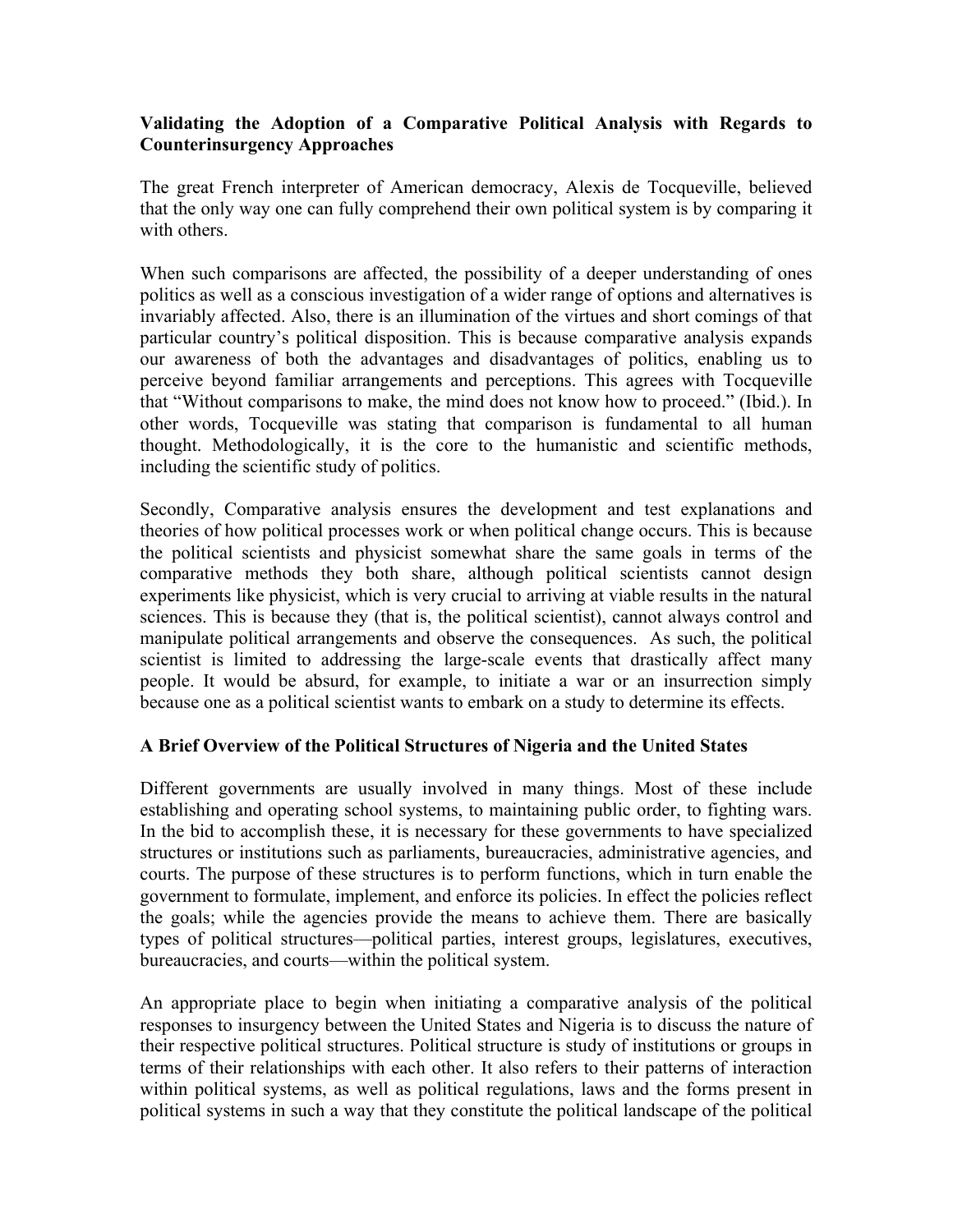entity ("political structure", 2014). In other words, it basically refers to the way in which government is being run.

There are also five major political systems in the world, and they include; democracy, republic, monarchy, communism and dictatorship. Although it is safe to state that the political systems adopted by any nation is dynamic and not static. Also the political system in use is associated with the nature of the nation-state. In discussing both terminologies "nation" and "state", Harcourt(n.d.),states thus:

> The political system in use depends upon the nation-state. A nation is a people with common customs, origin, history, or language. A state, on the other hand, is a political entity with legitimate claim to monopolize use of force through police, military, and so forth. The term nation-state refers to a political entity with the legitimate claim to monopolize use of force over a people with common customs, origin, history, or language. Sociologists and political scientists prefer the term nation-state to "country" because it is more precise

Nevertheless, Harcourt identified three major political structures that stand out from the different types in the world, and they include: totalitarianism, authoritarianism, and democracy (Ibid.).

When the political development of nations is considered from the historical perspective, one would discover that most of them have embraced one or two or most times all of these systems. Nigeria and America share a common trait in that regard. Both the United States and Nigeria are Federal republics, a type of republican political structure that is somewhat similar to the Representative Democratic political system, in that the government is subject to the people and leaders can be recalled. In a representative democracy, citizens are responsible for electing the leaders of their choice who will make the laws for them. The only difference between the two nations is the approach they embrace in electing their leaders, in the sense that America adopts the electoral college system, especially when it comes to electing major officials in significant positions like the presidency, which Nigeria does not.

The challenges that confront political development in the United States and Nigeria differ and mostly depend on different factor. While the American political system is predominantly confronted with challenges such as racism, gender and sexual orientation, that of Nigeria, on the other hand, is confronted with issues such as ethnicity, gender and religion. The reason for this is that while America is a federation with citizens that ail form different national and racial backgrounds, Nigeria is basically made up of persons from divergent ethnic and religious backgrounds.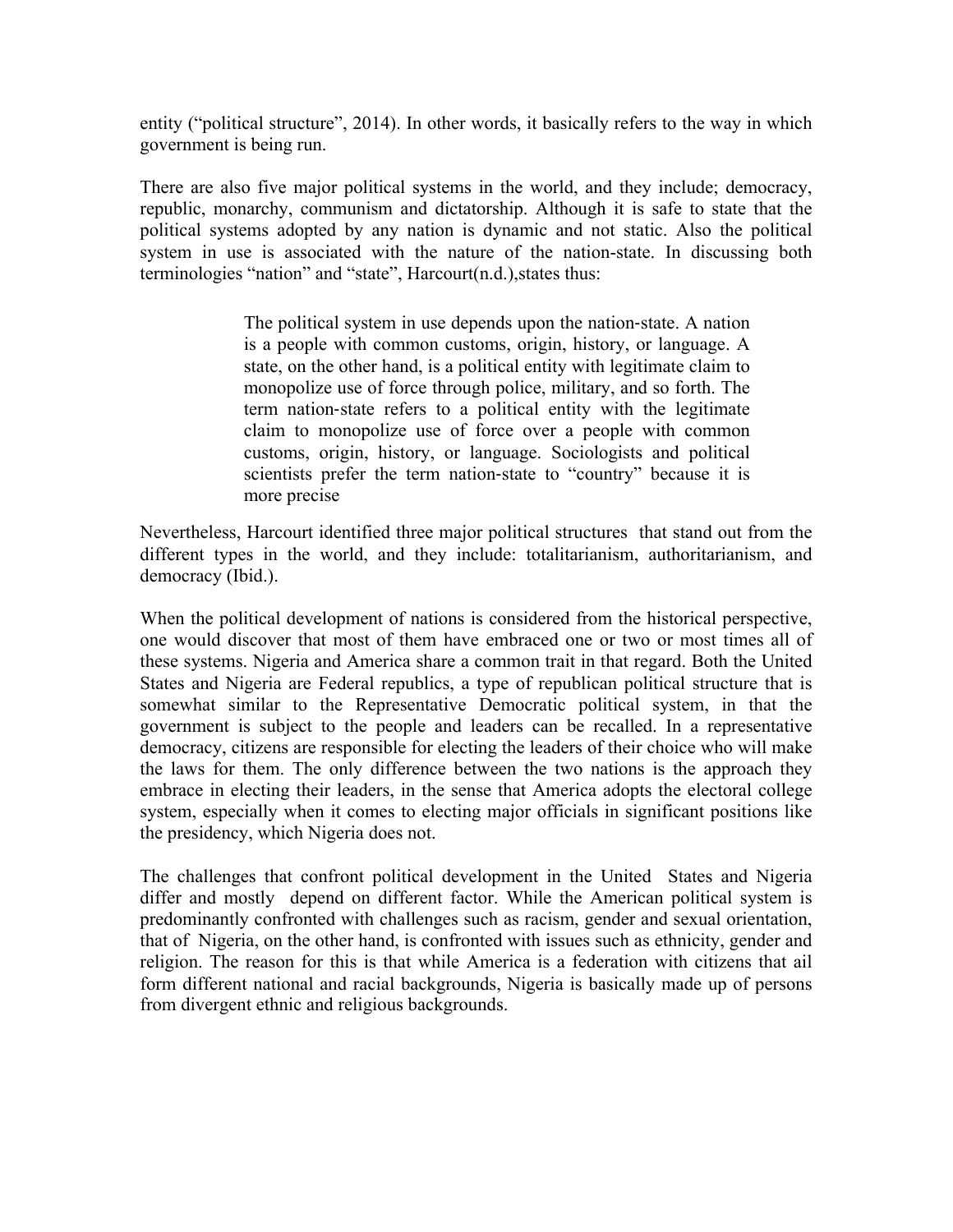# **Examining insurgency resolution attempts between the Unites States and Nigeria: Challenges**

Nigeria has been pioneering international peacekeeping campaigns by single handedly initiating (the ECOWAS Monitoring Group) in places like Liberia and Sierra Leone in the past, only surpassed by countries like Pakistan, Bangladesh and India. However, in recent times such operations are now deteriorating, In fact the military itself is now a shadow of what it used to be. Probably because the military government has had a reputation of overthrowing civilian governments, it is not surprising that the civilian government in turn is reluctant to properly fund it since it came into power in 1999. Even the number of men in the army has dropped, from the 350,000 man army to roughly 78000 malnourished men, although during the Jonathan administration they have had a relatively beefed up budget.

The fact remains that this is a war 'terrorism' that is quite alien to them, one that requires unique principle, new sets of skills, tactic and equipment. Right now the Nigerian military is losing its best officers because of internal sabotage.

In the aftermath of the September 11 attacks, America was able to embark on a successful counterattack on terrorism because they were able to arouse the sympathy of the international community. Nigeria so far has been able to achieve that, especially after the abduction of close to 300 hundred school girls in Chibok a community in Borno states by the insurgents. However, the reason why we were unable to take advantage of that was based on a number of factors not unrelated to the complicated nature of the Nigerian Army, which had sympathizers of the Insurgent groups among them. Other issues also came into foreplay; some of which include the fact that western countries like the United States were reluctant to provide or sell their sophisticated weapons to the Nigerian Army based on the previously stated fact. Their involvement in the issue was conditional and not whole hearted as they proclaimed, politicization of the Nigerian Army. There were a lot of factors to be considered.

## **Towards initiating an effective national counterinsurgency response**

One of the major dilemmas of the Boko Haram crisis is in terms of determining whether or not they are a terrorist or insurgent groups until recently when it was designated a terrorist group . It is obvious that even before its current status (terrorist group) it methods are basically terrorist in nature, no thanks to the fact that both their arsenal and training are strongly linked to major terrorist organisations like the Al-Qaeda. Furthermore, their source of funding has been associated with dictators like the late Muammar Gaddafi, who was of the view that Nigeria should be divided into a Christian South and a Muslim North, that is before he was killed by the United states and its Western allies**.** Of course the consequence of this is the unleashing of radical Islamic groups in North Africa, including the Al Qaeda in the Islamic Maghreb, now armed with Gaddafi's cache of sophisticated weapons. These groups moved down the Sahel from Libya through Algeria into Mali and Nigeria, where they have found kindred spirits in Nigeria's inchoate Boko Haram (Aribisala, 2014).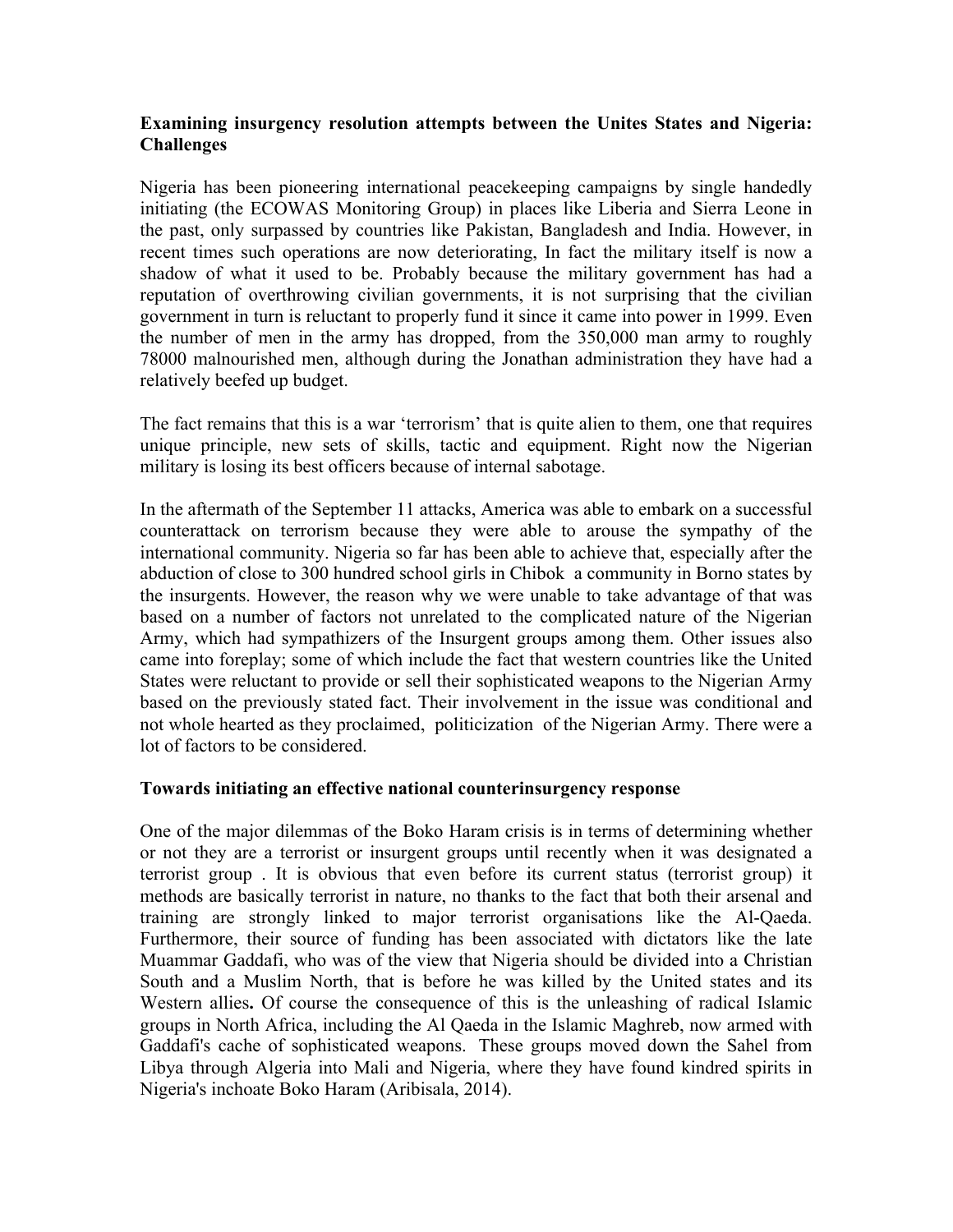In attempting to compare the nature of the counterinsurgency operations both countries have been engaged in, it is important to note that the nature of the insurgencies most be put into consideration and its proper perspective. While most of the cases America has tackled are basically terrorist organisations with clearly defined motives and operations, the case in Nigeria is quite complicated. Firstly, it is hard to fully comprehend the objectives of the Boko haram. Their principles and objectives are riddled with a lot of contradictions. For instance, one wonders why they are enamoured with western weaponry and bomb making techniques and even employ the Social Media to broadcast their activities when they claim to be opposed to western education. Again, if their quest is to initiate some sort of Jihad by driving away Christians from the North, then why equally attack both Christians and muslims? Even the fact that it is the poor that are killed negates the assumption that they are opposed to social inequalities in Nigeria. There has never been a case where the posh homes or business centres of the Northern elites were attacked. Rather places like markets and local schools, mosques and churches have been the major targets of their strike. It is in the face of all these inconsistencies that the suspicion of the political undertone of the insurgency in Nigeria becomes reinforced.

It is in this regard that the proper approach to address this situation becomes problematic, even though the fact that it is clearly defined places it is a more advantageous perspective. Addressing it from a purely democratic angle has its challenges which are basically focused on one fact: the presidency. The issue is that the Boko haram evolved to its terrorist capacity and inclinations right from the point when a president ensued from the south- south part of Nigeria. It also heightened when he was re-elected. The Northern leaders were grossly against the fact that he has governed the nation in six years and should drop the mantle so to speak. Former administration has not fared well in terms of contending the insurgents, he treaded on delicate grounds in an attempt to appease the interest of both the north and south in his efforts at resolving the issue.

A review of some of the reactions towards the former president's efforts so far will illustrate this. For instance, he was accused of genocide by his Northern opponents when he declared emergency rule and decided a more forceful action against the insurgents in the North. However, he was equally accused of incompetence and being too weak when he decided to embark on a diplomatic approach. It is noteworthy that the three states, Adamawa, Yobe and Borno, where these insurgency attacks are at their peaks are all governed by the former opposition party, APC.

Therefore, appropriate recommendations for an effective counterinsurgency response will entail first of all addressing it at its root. The Nigerian federal government has to fully reject any form of political strategy that encourages partisan politics or aims to appease religious and ethnic sentiments in other to be successful in any of counterinsurgency campaigns. Military officers to be allocated to such areas must be selected based on the level of their commitment to the army, without any political or ethnic consideration whatsoever. It is even more advantageous if majority of the soldiers, especially the major officers are from the Southern part of the country. Furthermore, Nigeria is yet to explore the prospect of adapting surveillance technology in its effort against insurgency. Since the issue of the Watergate scandal that prompted the resignation of President Nixon in the United States, America's fight against corruption among the highest office has been declining. A situation where we have that kind of technology or federal agency equipped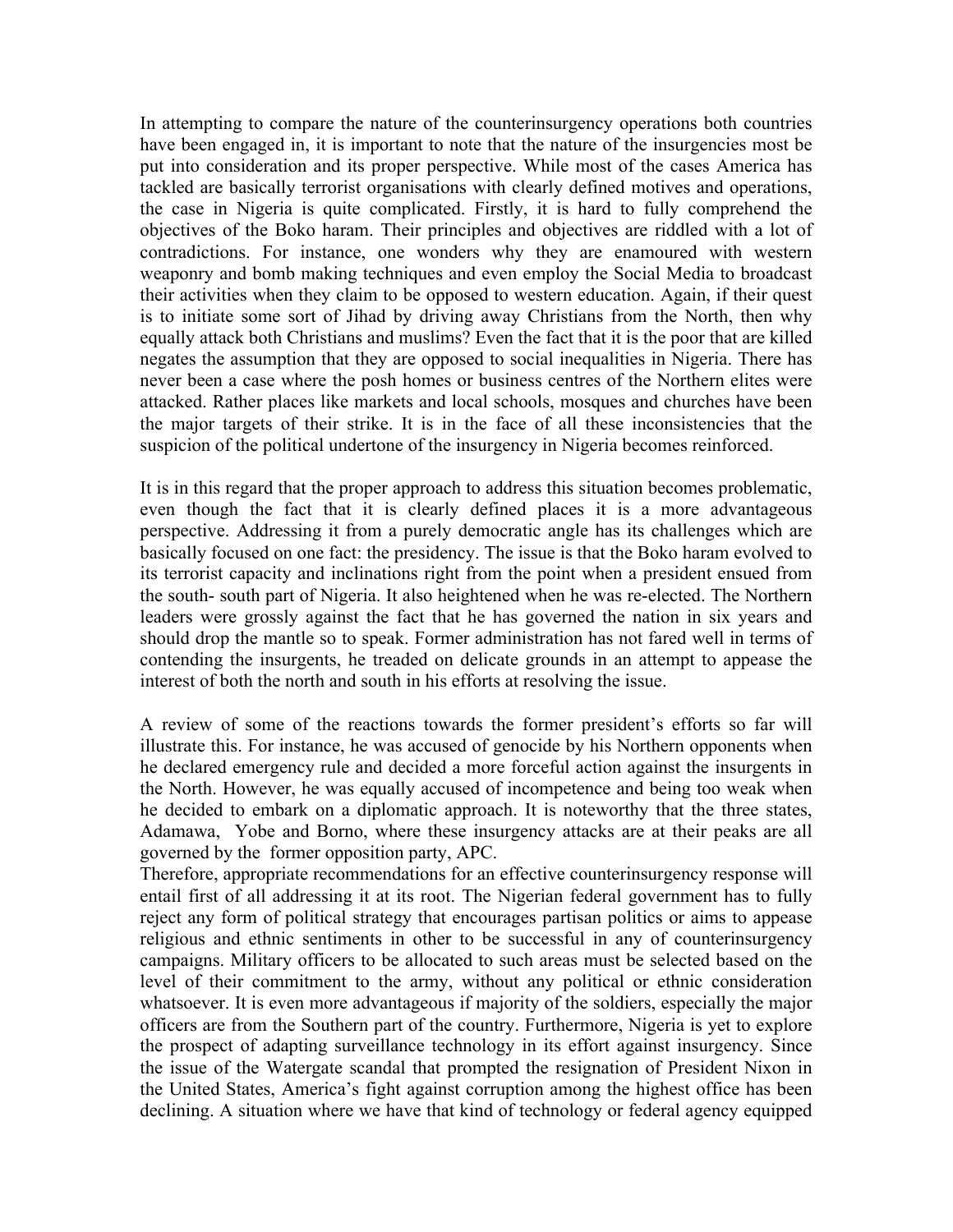with it, many of the corrupt activities occurring in the government would have dropped considerably. By now those in the federal offices that have had any association with the insurgency groups would have been identified and executed.

# **Conclusion**

In order to address the insurgency challenges and the failure of counterinsurgency attempts in the country, the paper employed a comparative analysis of the approaches adopted by Nigeria and the United states. In the course of this analysis it was observed that the basic aspects of the relative success of the United States in this regard is related to a number of factors, which include the nature of their counterinsurgent strategies, as well as the fact that theirs is not as complicated as that of Nigeria, which is politically motivated. However, there are basic principles in counterinsurgency that would at least contain and eventually eradicate the stigma in due time. Some of them include the presence of a legitimate government, a united effort between government and nongovernmental bodies in confronting the issue. Also, ensuring that operations are carefully considered, and are based on viable intelligence gathering and analysis at the lowest possible levels and disseminated and distributed throughout the force, in addition to the government's initiation and commitment towards a long term counterinsurgency plan, It is also imperative that the military be equipped with an array of counter-insurgency units with world class equipment at their disposal.

In addition, a special unit, aside from the military and the Joint task Force, whose primary objective is to address insurgency and terrorism be initiated and given all the government and legal backing it requires. Also, these must be sent from time to time for training courses in by the US counterterrorist bureau. This unit should have a healthy collaboration with other federal units or parastatals in the federal government aside from the military.

Finally, the Nigerian government should device a long term plan that would restructure the nation's political system as well as change the orientation of the citizens towards it. An effective check system that would monitor the expenditures and earnings of government officials, as well as their investments before, during and after their tenure should be put in place. The current relocation of military command headquarters to Borno state may not provide the much desired result. Since the new government came on board few weeks ago, over thirty suicide bomb attacks have been recorded with several hundred deaths mainly innocent civilians as victims.